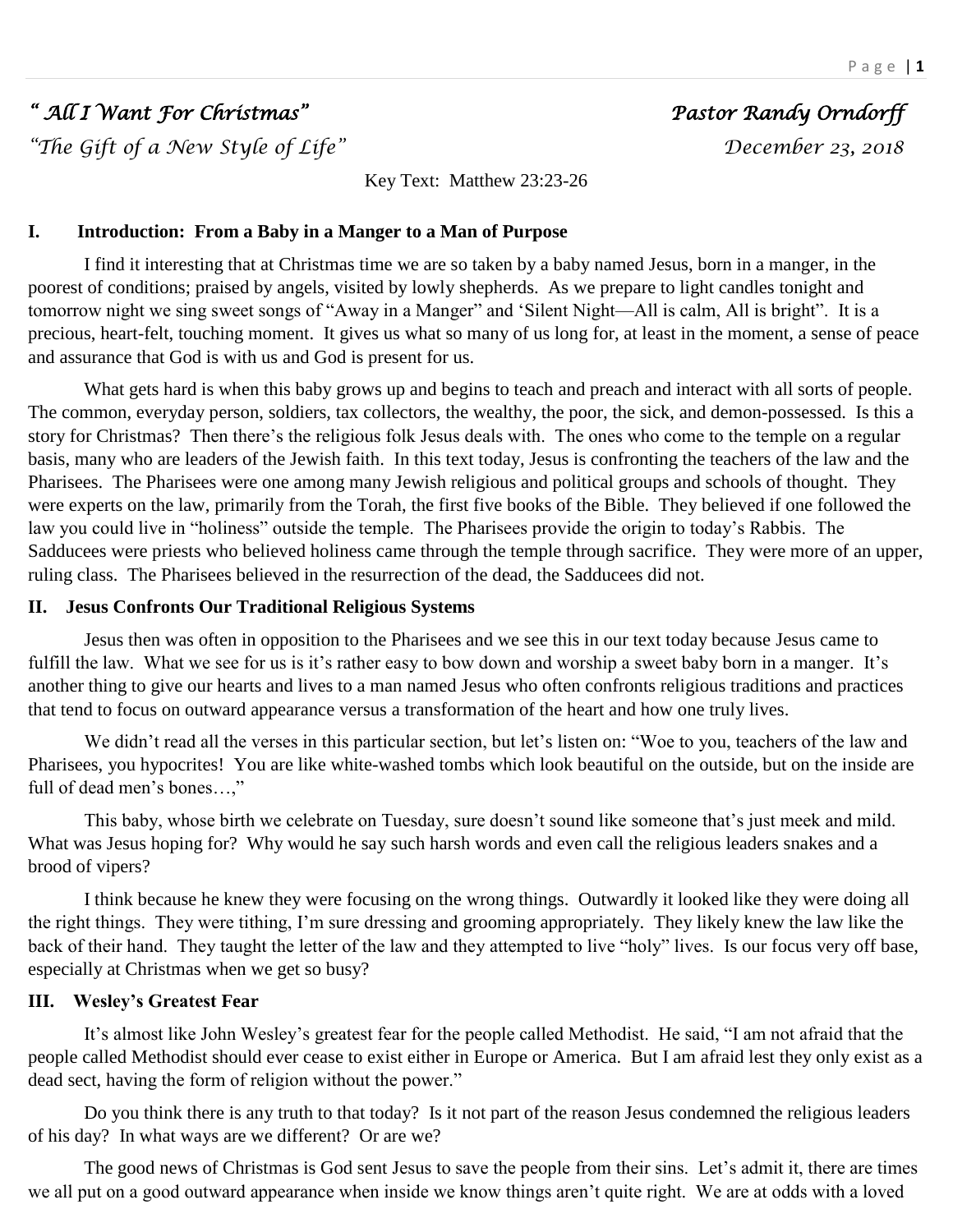one, a child, a spouse, a parent, a friend, and our thoughts, words, and sometimes actions, fall way short of holy. They likely are more unholy thoughts, words, and actions.

Jesus has come to us to forgive us of our sins and to invite us into a new way of thinking, speaking, and acting. A new way of living. That's what this child in the manger offers us.

## **IV. A New Way of Understanding This Christmas**

In James Moore's Advent devotion, he offers some ideas about this new way of understanding and therefore new way, or new style, of living. The style of living he speaks of comes to us by way of this baby named Jesus, God's son, who has come to live and dwell among us. The Savior of the world, full of grace and truth who we know as the Light of the World. I could not agree with Moore more. He states, "Christianity is not just a creed we profess or say, Christianity is a lifestyle we live."

Moore continues, "It's not enough to preach faith from our pulpits. It's not enough to sing it in our hymns. It's not enough to talk about it in Sunday School or small groups. Faith is a lifestyle. It's a whole new way of living!" (page 100)

Obviously, James picks up on what Jesus taught him as he writes in James 2:14-17, "What good is it if one claims to have faith but has no deeds? Can such faith save him? What if a person is without clothes or daily food? If we say, 'Go, I wish you well; keep warm and well fed', but does nothing about their physical needs, what good is it? In the same way faith by itself, if it is not accompanied by action, is dead."

What was Wesley's greatest fear for the people called Methodist? What was Jesus' concern with the religious leaders of his day? Is God concerned in any of these ways for us? For you? O, yes!

And this caused Jesus to grieve.

#### **V. A Plow From the Sky**

Christianity is not just about creeds, but about deeds. Moore says, "Christianity is not just about believing, it is also about behaving." (Page 101)

There's a story of a missionary group who felt led by God to go to a remote corner of Africa to set up a Christian mission to serve God and the tribe of people who lived there. The missionaries, uncertain of how they'd be received decided as a sign of good will to get a plane to drop by parachute a bright, shiny new plow as a gift to them.

A few days later, the missionary group came expecting that their gift would make the tribe more receptive to them. Instead, they encountered something they did not expect.

The people of that tribe had never seen a plow before. They had no idea what this strange thing was that had fallen out of the sky. So, not knowing what to do with it, they set it up on a pedestal and were worshipping it.

What we know about the plow is that it was meant to be used to plow up the ground, so seed could be planted so people would have good food to eat leading to a healthier, better quality of life for all. Because the members of the tribe did not know that or were not taught that, they made the plow an ornament rather than a tool! (page 101-102)

### **VI. Faith on a Pedestal**

Is it possible to do this with our faith? I think so. It's easy to say we have faith. Faith to many can be only an idea of what we believe, a lovely set of ideas—loving God, loving neighbor, loving our enemies, caring for neighbors, tithing, ceremonies of marriage, or burial. How often are our cups clean on the outside, but not on the inside. How often do our tombstones look nice, but inside we are full of dead bones? That's a rough image, but Jesus was not about to let anyone off the hook too easy, especially those who had any sort of influence on others.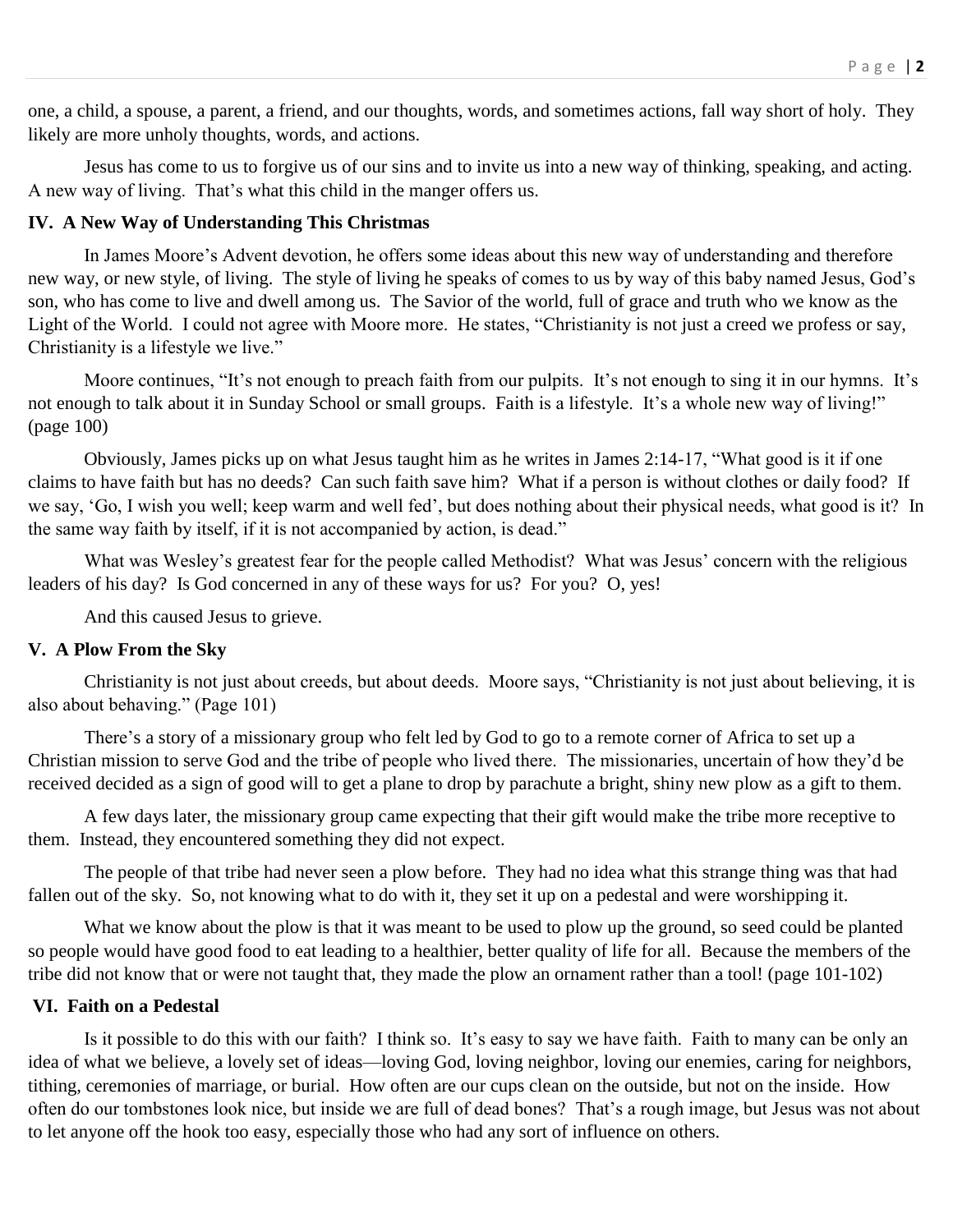How often are our ideas of faith and of holiness laid neatly upon a pedestal rather than being a powerful force designed to transform the ways in which we think, speak, and act? And how does this impact those around us? How does it impact our society?

## **VII. I Don't Want to be a Stench**

In Disciple Bible Study we learn from the Old Testament that over and over again the 8<sup>th</sup> century prophets got angry with the people, kinda like Jesus does. They felt that unless your faith changes your life it is a farce. That unless what you say you believe, which would be your core values, unless this changes your behavior, then you are, we are, like what Jesus calls the Scribes and the Pharisees—hypocrites. We are just in a cosmic drama.

Now if our gathering together to sing, pray, give, and to be inspired thru the written and spoken word is meaningful and we take seriously how we respond to what we hear, and we are serious to take that with us into our daily living in order to produce good fruit and produce righteous living, then that's a good thing.

If, on the other hand, it's for show, if we end up neglecting justice, mercy, and faithfulness, then it's as the prophets said, "a stench in the nostrils of God". (Is 65:5)

I don't know what you think about that, but being a stench in God's nostrils does not seem to be a good thing. I don't want to be a stench. I hope my behavior lines up with my creeds. I hope and pray what I think, say, and do will, at the end of the day, be a sweet aroma to God. And it we be if my faith and actions match up. The same is true for you.

You know the aroma of that first night in the stable, even with this sweet little Jesus likely was not so sweet. I do wonder what is a sweet aroma we can offer God. Without going into a lot of detail, here are four things Denise Kohlmeyer suggests: Which could or would you be willing to offer to God today?

## **VIII. Four Aromas God Loves**

- **1. Our Prayers** First is the aroma of prayer. Prayer is the #1 way we communicate with God. The Christmas story includes Mary's prayer and Zechariah's prayer. Praising God for God's favor, for God's salvation. God loves our prayers of thanksgiving, for forgiveness, and in our praying for others. Our prayers are a sweet aroma to God and we should come to God believing God hears our prayers and that we will also hear from God and do what God asks us to do. That way our creeds and deeds match. God spoke to Joseph, to Mary, to shepherds, and to wise men, giving them directions in the Christmas story and they all obeyed and followed God.
- **2. Our Repentance** Second is our willingness to repent and turn from our ways to God's ways. I believe Jesus was hard on the Pharisees hoping they might stop living by the letter of the law and realize loving God and loving neighbor summed up the law. When we repent that's what cleans the inside of the cup and in the end makes everything more pleasant to the smell.

It seems it's not enough to worship the baby, it also requires us to repent of our sin and give our hearts to Jesus. That will always be a sweet aroma to God. God doesn't want half-hearted confessions, God desires true repentance. That's what leads to life.

**3. Our Witness** Third is our Witness. People who encountered Jesus in the New Testament often went and told others. Even the shepherds after seeing Jesus" spread the word concerning him" (Luke 2:19) "And all were amazed?" Why even Mary who at his birth "ponders all these things in her heart" (Luke 2:19) when Jesus is older tells a bunch of servers at a wedding where the wine had run out. "Do whatever he tells you!" (John 2:5) Our witness in word and deed is a sweet aroma to God. As Paul says in II Corinthians 2:16-18 "through us (God) spreads everywhere the fragrance of the knowledge of him…, For we are to God the aroma of Christ to those being saved and those perishing. To one the smell of death, to the other the fragrance of life." Your witness to others of who Jesus is to you is a sweet aroma to God.